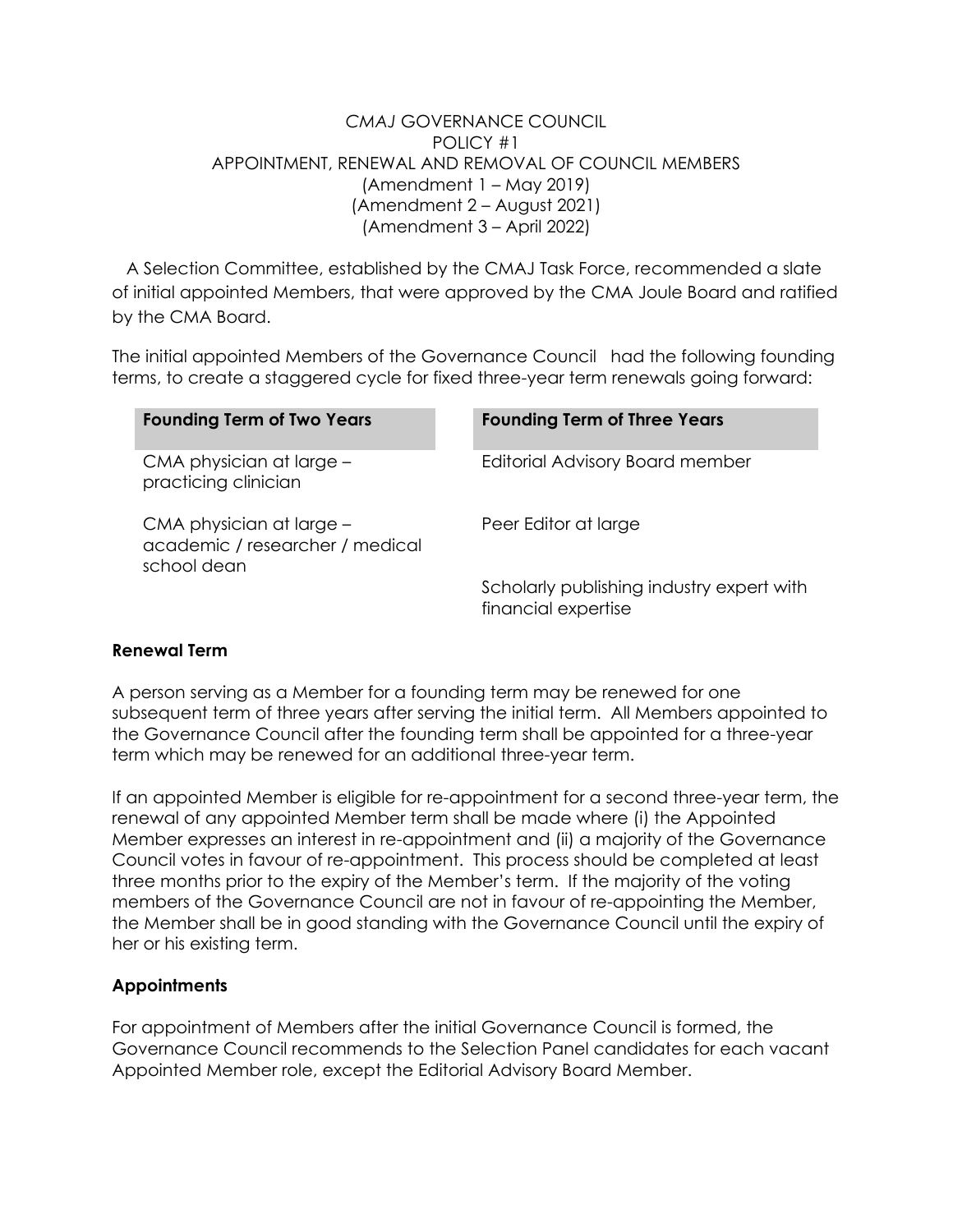The Selection Panel is a sub-committee of the Governance Council, comprising the Chair of the CMA Impact Board or designate, the CMA Board approved designate and the Chair of the Governance Council.

The Selection Panel will recommend the Member(s) to be appointed to the CMA Impact Board. The CMA Impact Board shall appoint Members through majority vote and such members shall be appointed effective the date the appointment.

The Editorial Advisory Board Member is nominated by the Editorial Advisory Board and such member shall be appointed effective the date the proposed appointment has been approved by the CMA Impact Board.

### **Dismissal from Council**

If a Member misses two or more consecutive Governance Council meetings or more than half of the Governance Council meetings held in the prior 12-month period, the Governance Council may vote to remove the Member for low attendance. Prior to any such Governance Council vote on the issue, the Member shall be afforded the reasonable opportunity to address the Governance Council regarding attendance.

Upon majority vote of the Governance Council, the Governance Council by its Chair may request that the CMA Impact Board remove a Member for non-performance and the CMA Impact Board may do so by majority vote.

Notwithstanding the foregoing, ex-officio Members cannot be removed by the Governance Council.

### **Vacancies**

Any vacancy of an Appointed Member role shall be filled by appointment of the Selection Panel within three months.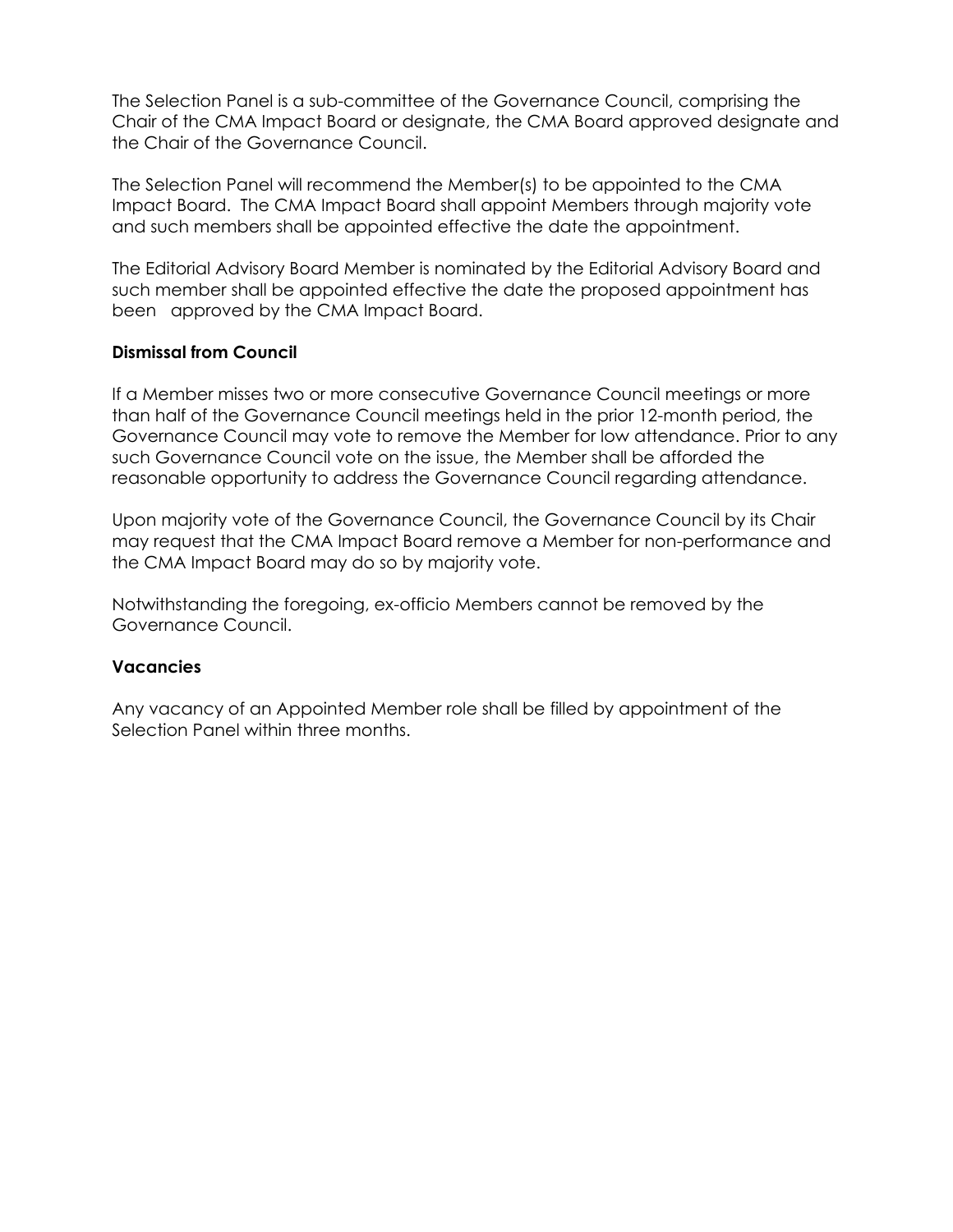### *CMAJ* GOVERNANCE COUNCIL POLICY #2 EDITOR-IN-CHIEF AND PUBLISHER STAFFING

## **EDITOR-IN-CHIEF**

#### Hiring of Editor-in-Chief

A full-time, permanent Editor-in-Chief ("EIC") and any subsequent EIC shall be hired as a CMA Impact employee based on criteria, skill and experience identified by the *CMAJ*  Governance Council and ratified by the CMA Impact Management Delegate ("CMA Impact Management Delegate") (the "EIC Role Description").

The hiring process for the *CMAJ* EIC is as follows:

- 1. Reporting to the CMA Impact Board of Directors, an EIC Hiring Committee shall be struck, comprised of the following members:
	- CMA Board Designate currently serving as a member of the Council
	- Member, CMA Impact Board of Directors or designate
	- CMA Impact Management Delegate
	- Chair, Council
	- Peer editor at large from outside the organization

The CMA Impact Board shall appoint the Hiring Committee Chair from among these members.

An executive search firm with proven expertise in EIC recruitment ("Search Firm") shall be retained by the EIC Hiring Committee and provided with the EIC Role Description. The terms of such arrangements will be negotiated and managed by the CMA Impact People and Culture department.

The Search Firm shall be provided with the *CMAJ* Governance Council Terms of Reference and the EIC Role Description. Inclusive of this information, and in consultation with the Hiring Committee, the Search Firm will finalize a detailed role and organizational description that will be used in the recruitment process.

- 2. The Search Firm shall manage the recruitment process based on the requirements and expectations of the EIC Hiring Committee.
- 3. The Search Firm will consult with the CMA Impact Management Delegate, who may wish to consult with the EIC Hiring Committee, in regards to various to components of the EIC employment agreement (e.g., compensation and benefits.)
- 4. The Search Firm will provide the EIC Hiring Committee a long list of pre-screened candidates.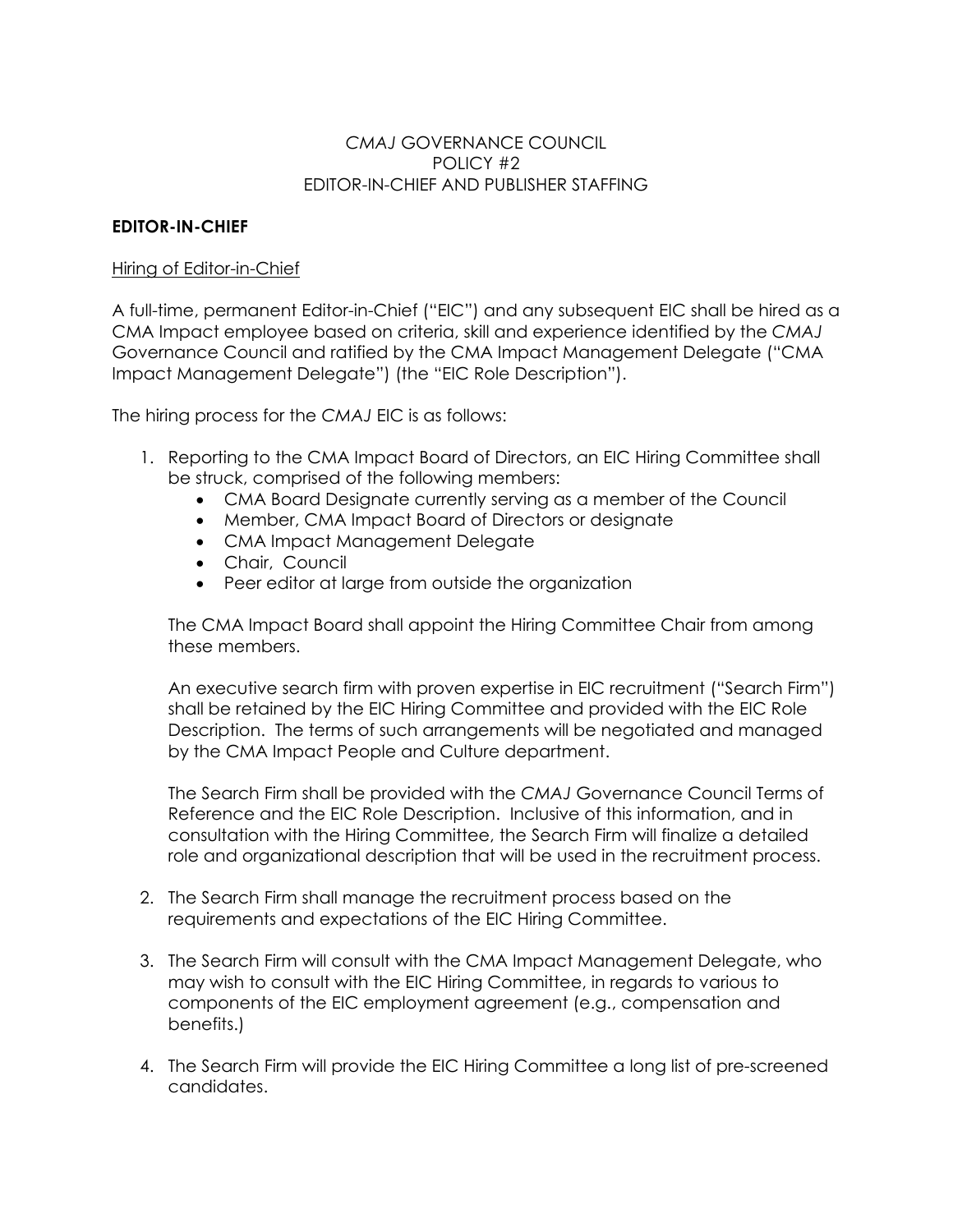- 5. Based on input from the EIC Hiring Committee, the Search Firm will then create a short list of candidates.
- 6. The Search Firm will conduct a pre-screening interview for each short-listed candidate.
- 7. The EIC Hiring Committee shall interview those short-listed candidates who meet the requirements of the pre-screen interview and select at least two candidates for a finalist list, including a preferred candidate.
- 8. The Search Firm will conduct robust references on the finalist candidates.
- 9. The EIC Hiring Committee will present the finalist list, including the preferred candidate, to the Governance Council. The Governance Council may elect to interview one or more of the candidates.
- 10. The Governance Council will hold a vote to ratify the preferred candidate recommendation of the EIC Hiring Committee (by majority vote). If the Governance Council does not ratify the preferred candidate, the EIC hiring Committee may (a) proceed without the endorsement of the Council, so noted in Board presentations or (b) propose a runner-up candidate from the finalist list for ratification by the Governance Council (by majority vote) or (c) revert to the EIC Hiring Process reviewing additional candidates.
- 11. The recommended finalist candidate shall be presented to the CMA Impact Board for approval by:
	- o Chair, EIC Hiring Committee, along with
	- o Chair, Governance Council and
	- o , CMA Impact Management Delegate

Upon CMA Impact Board approval, the finalist candidate shall be presented to the CMA Board for ratification by:

- o Chair, EIC Hiring Committee, along with
- o Chair, Governance Council and
- o President, CMA Impact Management Delegate

With CMA Impact Board approval of the candidate, the CMA Impact Management Delegate will have the mandate to finalize the offer and the details of the full-time employment agreement for the EIC role to the finalist candidate. The CMA Impact Management Delegate shall have responsibility for the employment agreement and associated compensation package for the Editor-in-Chief. Once hired, the successful candidate onboarding will include session(s) with the Governance Council.

Upon commencement of the employment of the new EIC, the EIC Hiring Committee will be sunset.

### Review of Editor-in-Chief

The EIC shall receive performance reviews pursuant to CMA Impact staff review policies.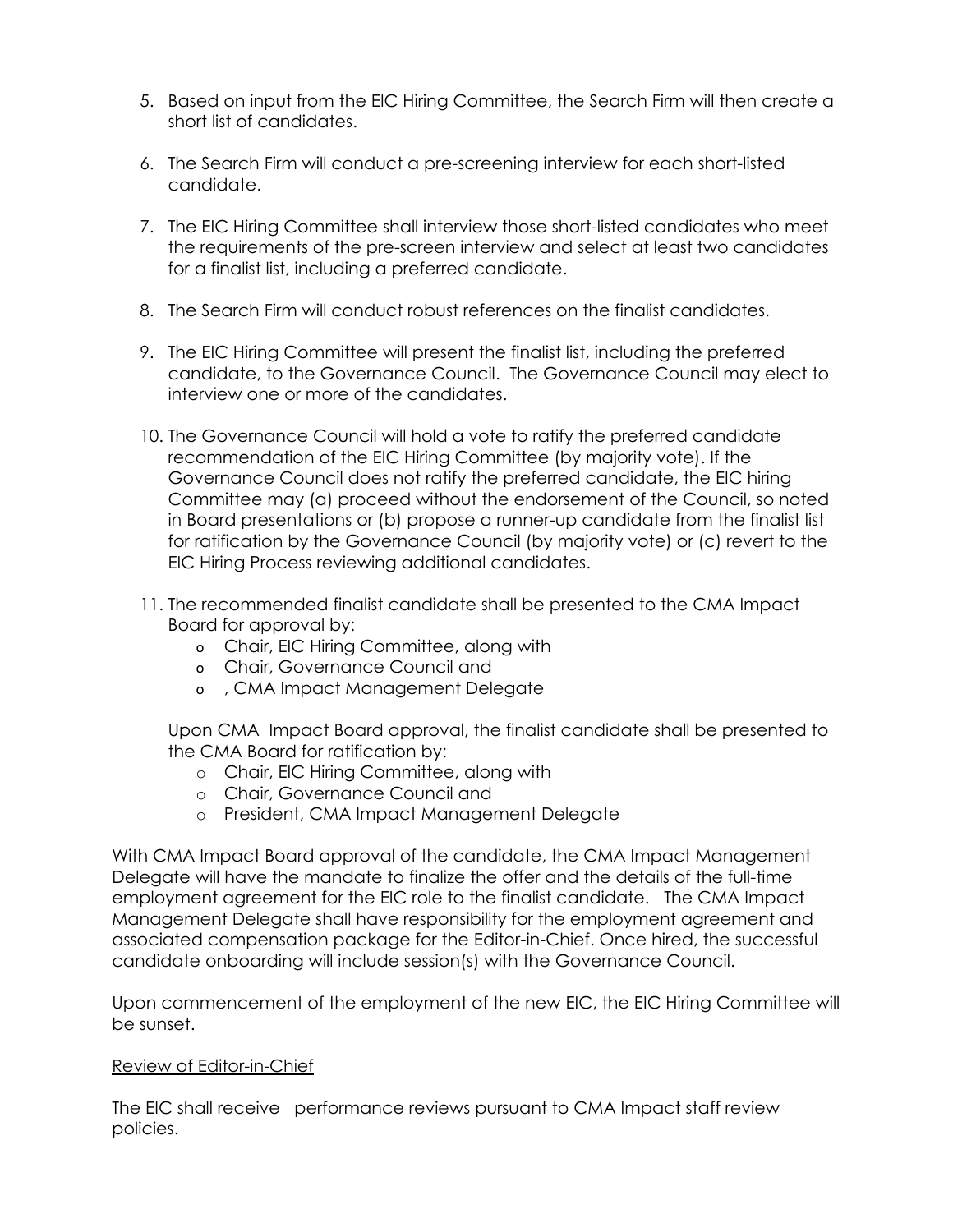# Dismissal of Editor-in-Chief

In recognition of the unique position and profile of the EIC, a special process as outlined below, will be followed for any termination of the EIC.

To dismiss the Editor-in-Chief for cause, or without cause, the process is as follows:

1) The voting members of the Governance Council are notified by the CMA Impact Management Delegate of the proposed termination, with a summary of the reason(s) and if for cause or without cause.

2) The voting members of the Governance Council hold a special meeting and goes in camera to review the proposed termination. Only voting members of Governance Council and the CMA Impact Management Delegate shall participate in Governance Council deliberations relating to any information received or deliberation about the possible dismissal of the Editor-in-Chief. Any voting member who has a conflict of interest on the issue shall be excluded. With the assistance of legal counsel, the Governance Council may request a statement from the EIC.

3) The Governance Council Chair shall deliver the Council's remarks, if any, regarding dismissal to the CMA Impact Board for inclusion in the Board's deliberation of the CMA Impact Management Delegate's proposal to terminate the EIC.

4) With majority approval of the CMA Impact Board and ratification by the CMA Board, the EIC may be terminated for cause or without cause.

All communications, deliberations and findings made regarding the status of employment and possible dismissal of the EIC are to be held in camera and maintained in the strictest confidence by all participants to ensure the integrity of the process and right to privacy of the EIC.

# Resignation of Editor-in-Chief

Should the EIC elect to resign and terminate his/her employment with CMA Impact, the EIC shall provide the CMA Impact Management Delegate with a minimum of six (6) months written notice of such decision.

When an EIC resigns, the Governance Council shall work with the CMA Impact Management Delegate to negotiate an orderly transition to an interim EIC. In addition, the CMA Impact Management Delegate and Governance Council will work to initiate the process to hire a new EIC as set out in the Terms of Reference.

# **PUBLISHER**

### Hiring and Dismissal of Publisher

The Publisher shall be hired by the CMA Impact Management Delegate, or a delegate of the CMA Impact Management Delegate. The Publisher may be terminated by the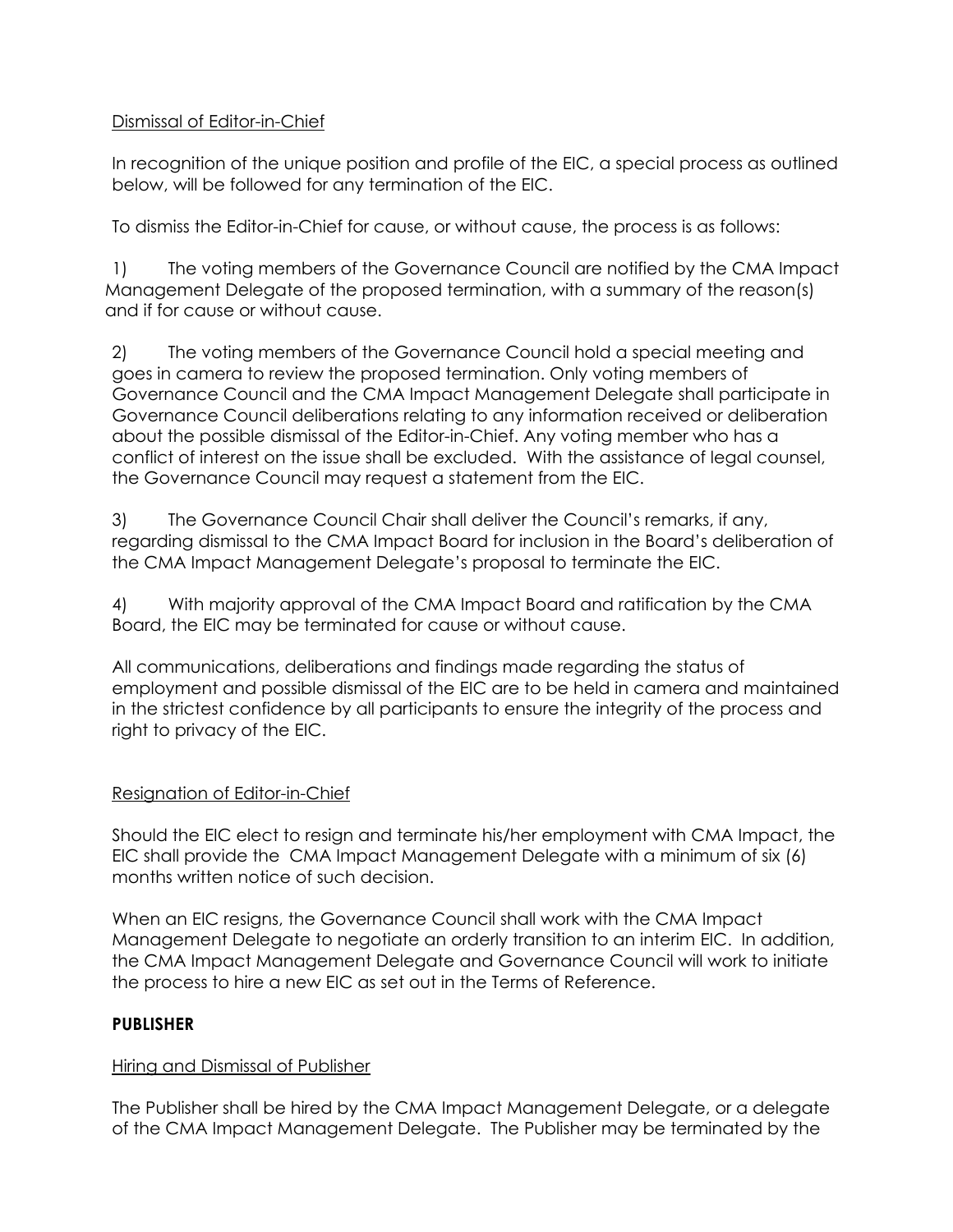CMA Impact Management Delegate, or as delegated to by the CMA Impact Management Delegate.

## Review of Publisher

The Publisher shall receive timely performance reviews pursuant to CMA Impact staff review policies.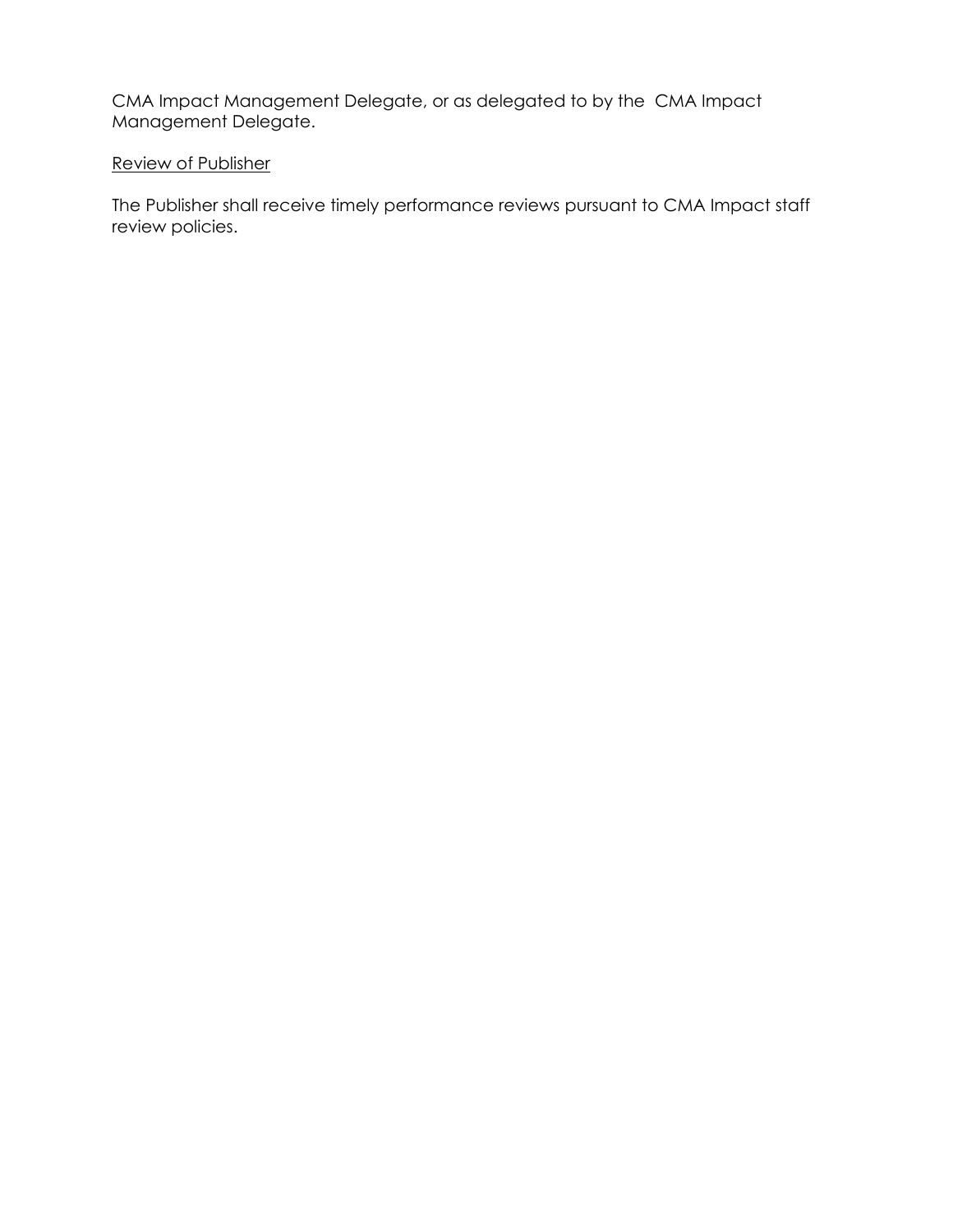## *CMAJ* GOVERNANCE COUNCIL POLICY #3 DISPUTE RESOLUTION

## Editorial Independence Disputes

As defined by the World Association of Medical Editors (WAME), "Editorial Independence" means that the Editor-in-chief ("EIC") will have full authority over the editorial content of the journal and how and when information is published. Editorial content includes original research, opinion articles, clinical content, medical humanities, news reports and other types of content published by the journal, both in print or electronic format. Owners should not interfere in the evaluation, writing, selection, editing or publishing of individual articles, either directly or by creating an environment in which editorial decisions are strongly influenced.

The EIC has the discretion to assert whether or not editorial independence has been or is alleged to have been compromised.

In the event of a dispute involving Editorial Independence, the EIC shall immediately notify the CMA Impact Management Delegate ("CMA Impact Management Delegate"), who will advise the CMA Impact Board. Should the issue not be informally resolved, the EIC has two options (Figure 1):

- 1. The usual option is for the editorial dispute to be raised by the EIC first to the *CMAJ* Governance Council. The Governance Council shall work to resolve the dispute with the relevant stakeholders. If the dispute is not resolved at the Governance Council, the parties may commence a mediation process to facilitate a resolution using the process described below. Mediation shall be completed within 45 days, except for exceptional circumstances, and if mediation fails to resolve the issue, the dispute is to be heard by the CMA Impact Board, who may make a ruling on the matter. The EIC can appeal any ruling on an Editorial Dispute to the CMA Board, if the mitigation path does not resolve the issue.
- 2. In compliance with the WAME principles and policies on editorial independence, in exceptional circumstances, a second option is a direct path to the CMA Board.

The mitigation path to the CMAJ Governance Council will be the default escalation path used by the EIC for an editorial dispute, unless otherwise in exceptional circumstances.

Every editorial dispute shall be presented in writing and contain the following information: (i) Overview, (ii) Issue(s), (iii) Discussion and (iv) Action Requested.

In any editorial dispute, the interests of CMA Impact Inc., as *CMAJ* owner, shall be represented by the CMA Impact Management Delegate.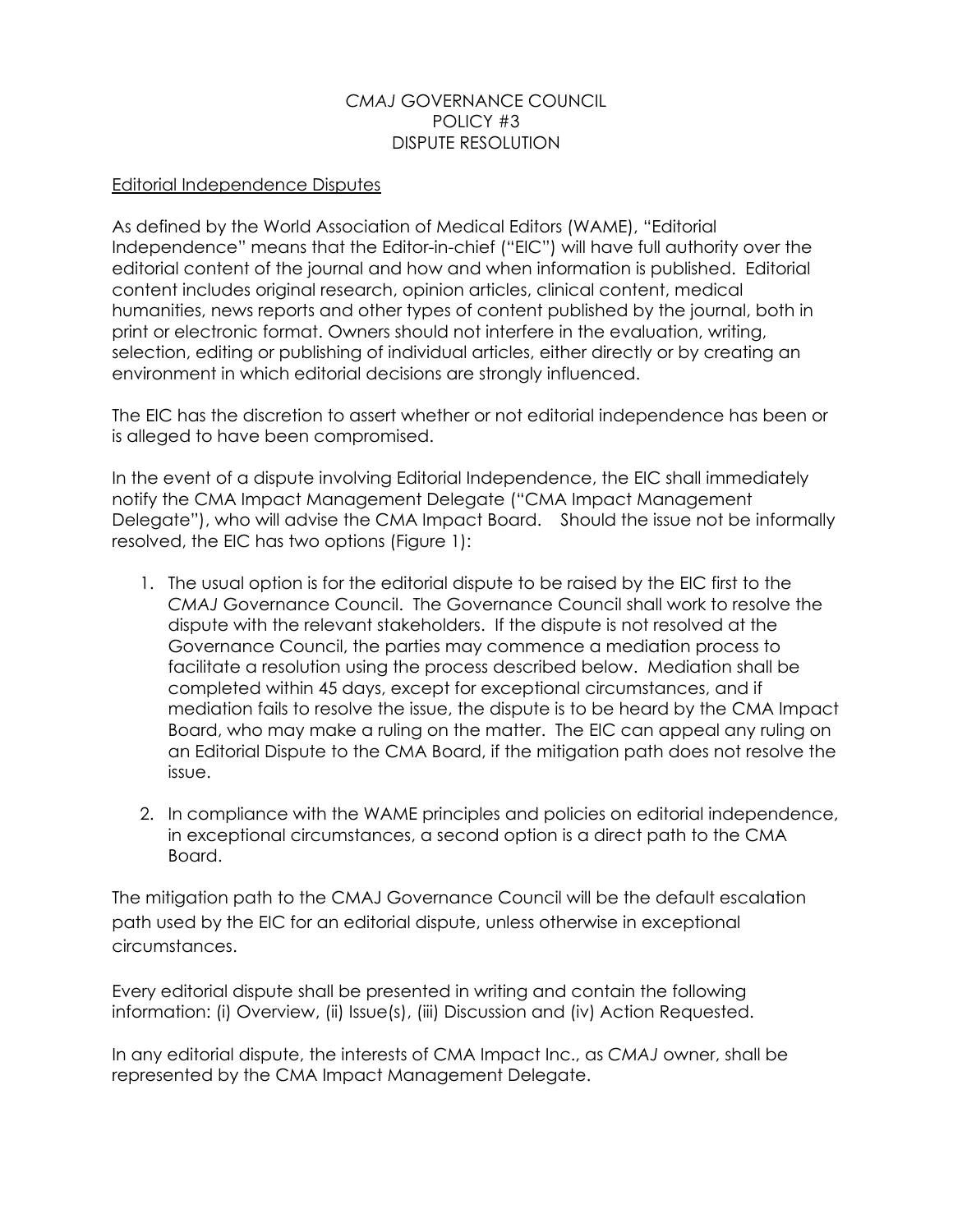

Mediation for Editorial Independence Disputes

==

Mediations of editorial disputes on the mitigation path shall be made pursuant to the current version of the National Mediation Rules of the ADR Institute of Canada Inc. ("Mediation Rules") published online at www.adric.ca. The EIC, the Governance Council Chair and the CMA Impact Management Delegateshall each be a party to the mediation. Any other relevant stakeholders may participate. The place of mediation shall be Ottawa, Canada. The language of the mediation shall be English. Within five business days of commencement of the mediation process, the Council Chair shall propose three mediators. If the EIC and CMA Impact Management Delegateare unable to agree to one of the three proposed mediators within three business days, then the mediator appointment process under the Mediation Rules will